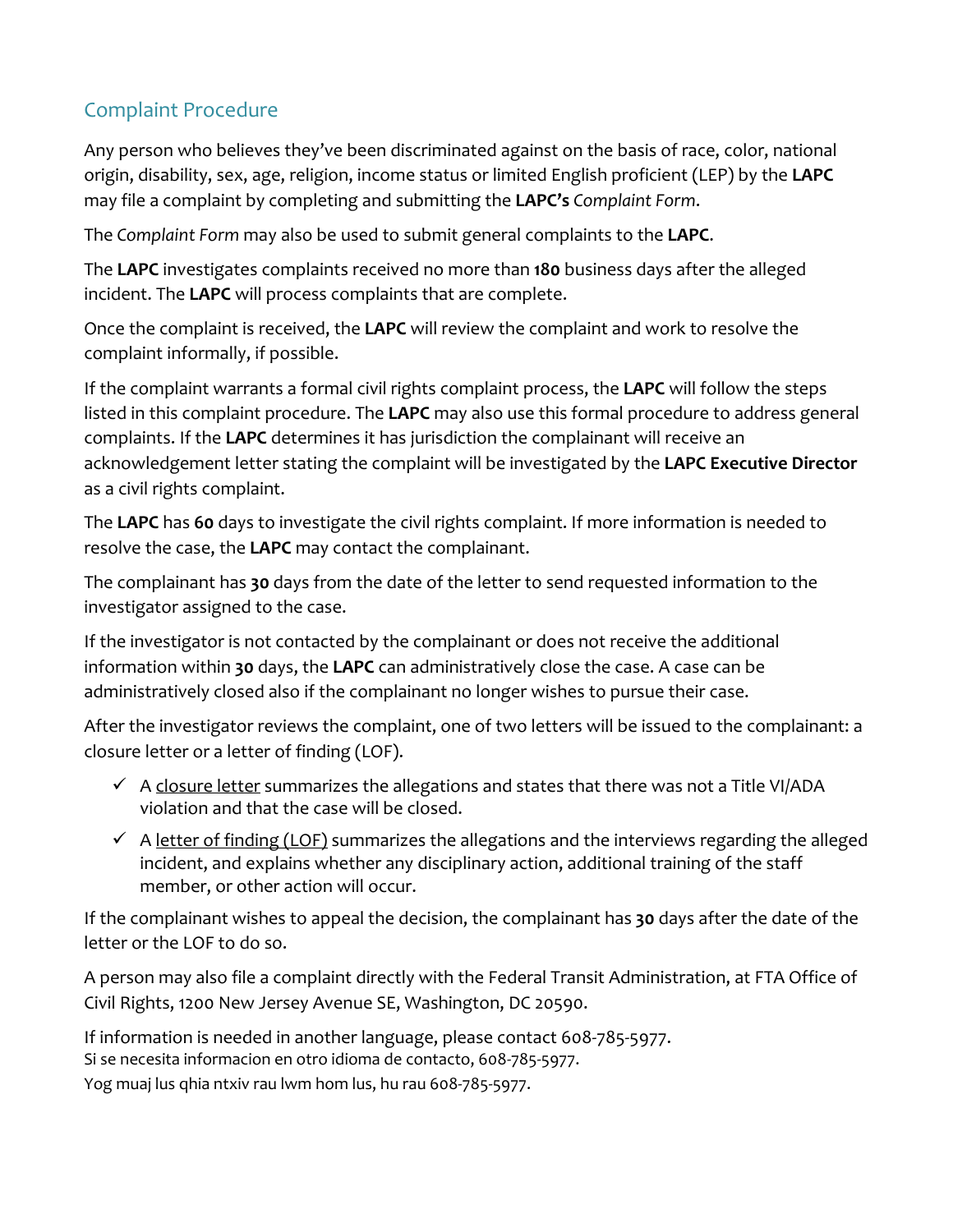# Complaint and Comment Form

The **La Crosse Area Planning Committee** is committed to assisting public transportation providers in providing you with safe and reliable transportation services and we want your feedback. Please use this form for suggestions, compliments, and complaints.

Please submit this form electronically t[o pfletcher@lacrossecounty.org](mailto:pfletcher@lacrossecounty.org) or in person at the address below.

#### **La Crosse Area Planning Committee**

La Crosse County Administrative Center Room 1200

212 6<sup>th</sup> St N

La Crosse, WI 54601

You may also call us at 608-785-5977. Please make sure to provide your contact information in order to receive a response.

### **Section A: Accessible Format Requirements**

Please check the preferred format for this document

| $\Box$ Large Print | $\Box$ TDD or | $\Box$ Audio | $\Box$ Other (if selected please state what type of |
|--------------------|---------------|--------------|-----------------------------------------------------|
|                    | Relay         | Recording    | format you need in the box below)                   |
|                    |               |              |                                                     |

Click or tap here to enter text.

### **Section B: Contact Information**

| Name Click or tap here to enter text.                                                                                                                               | Telephone Number (including area code) Click or tap here<br>to enter text. |              |    |  |
|---------------------------------------------------------------------------------------------------------------------------------------------------------------------|----------------------------------------------------------------------------|--------------|----|--|
| Address Click or tap here to enter text.                                                                                                                            | City Click or tap here to enter text.                                      |              |    |  |
| State Click or tap here to enter text.                                                                                                                              | Zip Code Click or tap here to enter text.                                  |              |    |  |
| Email Address Click or tap here to enter text.                                                                                                                      |                                                                            |              |    |  |
| Are you filing this complaint on your own behalf?                                                                                                                   | $\Box$ Yes                                                                 | $\square$ No |    |  |
| If no, please provide the name and relationship of the person for whom you are complaining and why<br>you are completing the form on their behalf in the box below. |                                                                            |              |    |  |
| Click or tap here to enter text.                                                                                                                                    |                                                                            |              |    |  |
| Please confirm that you have obtained the permission of the<br>aggrieved party if you are filing on behalf of a third party.                                        |                                                                            | Yes          | No |  |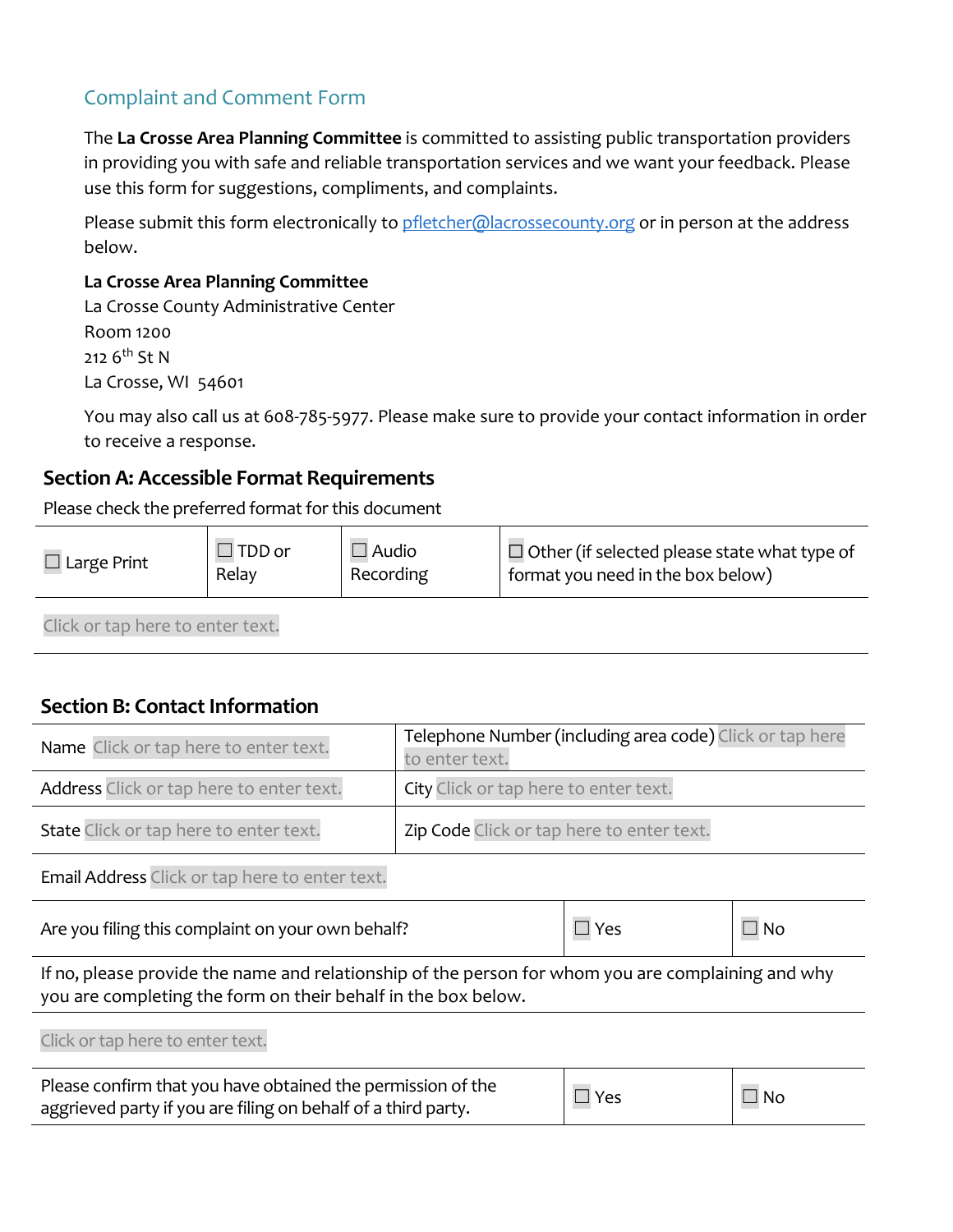#### **Section C: Type of Comment**

| What type of comment are you providing? Please check which category best applies. |                                                                                                           |                                                                                                   |                                  |                                                                |                            |                      |  |
|-----------------------------------------------------------------------------------|-----------------------------------------------------------------------------------------------------------|---------------------------------------------------------------------------------------------------|----------------------------------|----------------------------------------------------------------|----------------------------|----------------------|--|
| $\Box$ Suggestion<br>Complaint                                                    |                                                                                                           | $\Box$ Compliment                                                                                 |                                  | $\Box$ Other                                                   |                            |                      |  |
| boxes.                                                                            |                                                                                                           | Which of the following describes the nature of the comment? Please check one or more of the check |                                  |                                                                |                            |                      |  |
| $\Box$ Color<br>$\Box$ Race                                                       |                                                                                                           | $\Box$ National Origin                                                                            | Religion                         |                                                                |                            |                      |  |
|                                                                                   | $\square$ Sex<br>$\Box$ Age                                                                               |                                                                                                   |                                  | $\square$ Service                                              |                            | <b>Income Status</b> |  |
| Limited English Proficient (L.E.P)                                                |                                                                                                           | $\Box$ Americans with Disability Act (A.D.A)                                                      |                                  |                                                                |                            |                      |  |
|                                                                                   |                                                                                                           | <b>Section D: Comment Details</b>                                                                 |                                  |                                                                |                            |                      |  |
|                                                                                   |                                                                                                           | Please answer the questions below regarding your comment                                          |                                  |                                                                |                            |                      |  |
|                                                                                   | Did the incident occur on the following type<br>of service? Please check any box that may<br>apply.       |                                                                                                   | $\Box$ Paratransit               |                                                                | $\Box$ Shared Ride<br>Taxi | $\square$ Bus        |  |
|                                                                                   | What was the date of the occurrence?                                                                      |                                                                                                   |                                  | Click to add date in the following format: Day,<br>month, year |                            |                      |  |
|                                                                                   | What was the time of the occurrence?                                                                      |                                                                                                   |                                  | Click to add the time                                          |                            |                      |  |
|                                                                                   | What is the name or identification of the<br>employee or employees involved?                              |                                                                                                   |                                  | Click or tap here to enter text.                               |                            |                      |  |
|                                                                                   | What is the name or identification of others<br>involved, if applicable?                                  |                                                                                                   |                                  | Click or tap here to enter text.                               |                            |                      |  |
|                                                                                   | What was the number or name of the route<br>you were on, if applicable?                                   |                                                                                                   |                                  | Click or tap here to enter text.                               |                            |                      |  |
|                                                                                   | What was the direction or destination you<br>were headed to when the incident occurred,<br>if applicable? |                                                                                                   |                                  | Click or tap here to enter text.                               |                            |                      |  |
|                                                                                   | Where was the location of the occurrence?                                                                 |                                                                                                   |                                  | Click or tap here to enter text.                               |                            |                      |  |
|                                                                                   | Was the use of a mobility aid involved in the<br>incident?                                                |                                                                                                   | $\Box$ Yes                       |                                                                | $\Box$ No                  |                      |  |
|                                                                                   | Please add any additional descriptive details<br>about the incident.                                      |                                                                                                   | Click or tap here to enter text. |                                                                |                            |                      |  |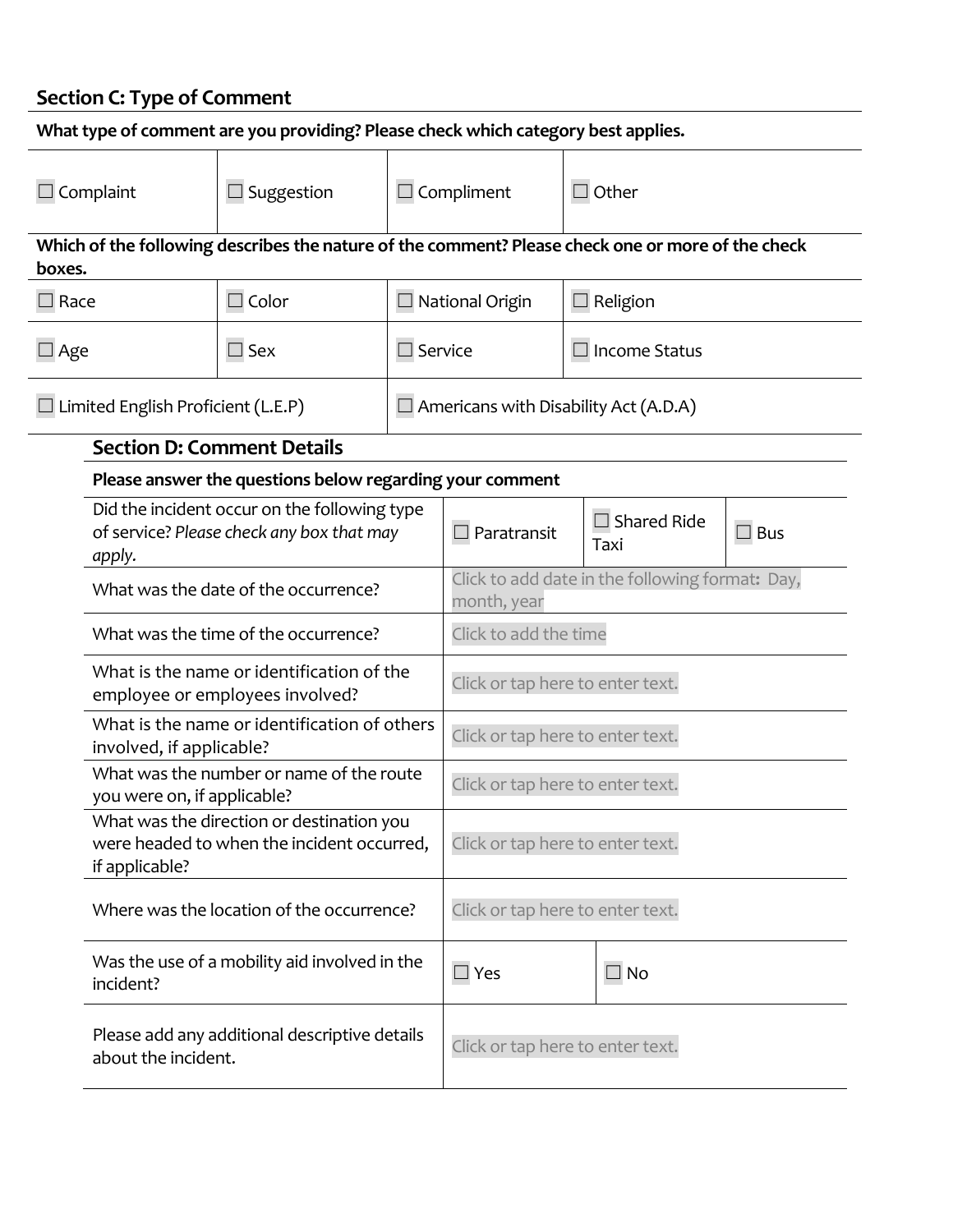**In the box below, please explain as clearly as possible what happened and why you believe you were discriminated against.**

Click or tap here to enter text.